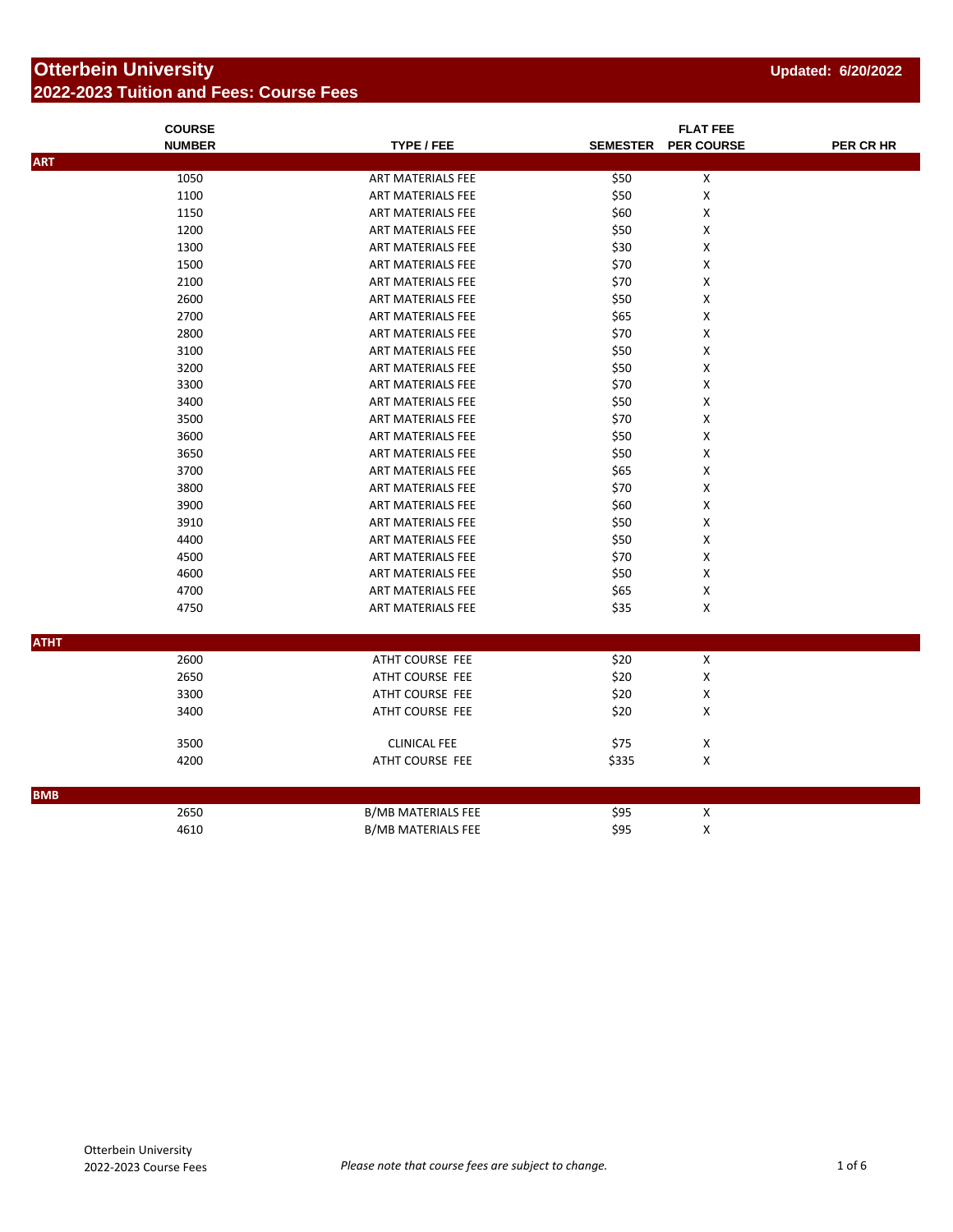|             | <b>COURSE</b> |                                          |       | <b>FLAT FEE</b>         |           |
|-------------|---------------|------------------------------------------|-------|-------------------------|-----------|
| <b>BIO</b>  | <b>NUMBER</b> | TYPE / FEE                               |       | SEMESTER PER COURSE     | PER CR HR |
|             |               |                                          |       |                         |           |
|             | 1000          | <b>BIO MATERIALS FEE</b>                 | \$50  | X                       |           |
|             | 1010          | <b>BIO MATERIALS FEE</b>                 | \$50  | X                       |           |
|             | 1020          | <b>BIO MATERIALS FEE</b>                 | \$50  | X                       |           |
|             | 1810          | <b>BIO MATERIALS FEE</b>                 | \$50  | X                       |           |
|             | 1820          | <b>BIO MATERIALS FEE</b>                 | \$50  | X                       |           |
|             | 2010          | <b>BIO MATERIALS FEE</b>                 | \$50  | X                       |           |
|             | 2030          | <b>BIO MATERIALS FEE</b>                 | \$50  | X                       |           |
|             | 2800          | <b>BIO MATERIALS FEE</b>                 | \$50  | X                       |           |
|             |               |                                          |       |                         |           |
| <b>CHEM</b> | 1110          |                                          | \$95  | X                       |           |
|             | 1410          | CHEM MATERIALS FEE<br>CHEM MATERIALS FEE | \$95  | X                       |           |
|             | 1510          | <b>CHEM MATERIALS FEE</b>                | \$95  | X                       |           |
|             | 2410          | CHEM MATERIALS FEE                       | \$95  | X                       |           |
|             | 2510          | <b>CHEM MATERIALS FEE</b>                | \$95  | X                       |           |
|             |               |                                          |       |                         |           |
|             | 3110          | CHEM MATERIALS FEE                       | \$95  | X                       |           |
|             | 3210          | CHEM MATERIALS FEE                       | \$95  | X                       |           |
|             | 3410          | CHEM MATERIALS FEE                       | \$95  | X                       |           |
|             | 3950          | CHEM MATERIALS FEE                       | \$95  | X                       |           |
|             |               | CHEM LAB FEE                             | \$205 | X                       | P/T ONLY  |
| <b>EDUC</b> |               |                                          |       |                         |           |
|             | 1600          | <b>CLINICAL FEE</b>                      | \$100 | X                       |           |
|             | 1800          | LAB FEE                                  | \$50  | X                       |           |
|             | 2000          | <b>CLINICAL FEE</b>                      | \$200 | Χ                       |           |
|             | 2100          | EDUC SOFTWARE FEE                        | \$30  | X                       |           |
|             | 2200          | <b>CLINICAL FEE</b>                      | \$200 | X                       |           |
|             | 2300          | EDUC SOFTWARE FEE                        | \$30  | X                       |           |
|             | 2500          | LAB FEE (FALL)                           | \$25  | $\pmb{\mathsf{X}}$      |           |
|             | 3200          | <b>CLINICAL FEE</b>                      | \$300 | $\pmb{\mathsf{X}}$      |           |
|             | 3210          | LAB FEE (SPRING)                         | \$25  | X                       |           |
|             | 3420          | <b>CLINICAL FEE</b>                      | \$300 | X                       |           |
|             | 3700          | <b>CLINICAL FEE</b>                      | \$300 | X                       |           |
|             | 4100          | <b>CLINICAL FEE</b>                      | \$400 | X                       | F/T ONLY  |
|             | 4710          | <b>CLINICAL FEE</b>                      | \$400 | X                       | F/T ONLY  |
|             | 4810          | <b>CLINICAL FEE</b>                      | \$400 | X                       | F/T ONLY  |
|             | 5400          | <b>CLINICAL FEE</b>                      | \$300 | X                       |           |
|             | 5970          | <b>CLINICAL FEE</b>                      | \$400 | $\pmb{\mathsf{X}}$      | F/T ONLY  |
|             | 6770-01       | ART MATERIAL FEE                         | \$35  | X                       |           |
| <b>ENGR</b> |               |                                          |       |                         |           |
|             | 1000          | LAB FEE                                  | \$25  | $\overline{\mathbf{X}}$ |           |
|             | 1010          | LAB FEE                                  | \$25  | $\pmb{\mathsf{X}}$      |           |
|             | 3001          | LAB SUPPLIES                             | \$25  | $\pmb{\mathsf{X}}$      |           |
|             | 3011          | LAB SUPPLIES                             | \$25  | $\pmb{\mathsf{X}}$      |           |
|             | 3101          | LAB SUPPLIES                             | \$25  | $\pmb{\mathsf{X}}$      |           |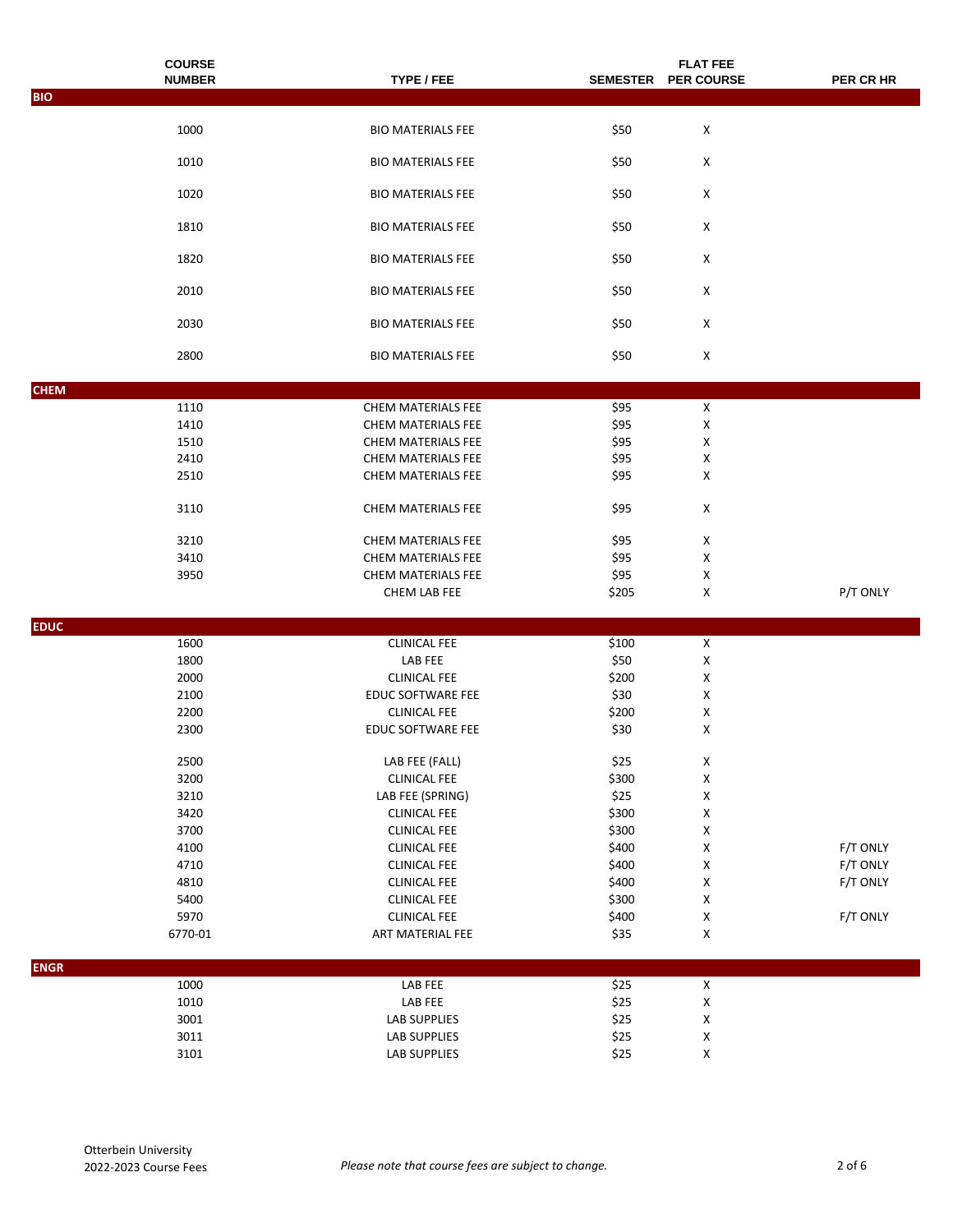|             | <b>COURSE</b>            |                                          |                 | <b>FLAT FEE</b>    |           |
|-------------|--------------------------|------------------------------------------|-----------------|--------------------|-----------|
|             | <b>NUMBER</b>            | TYPE / FEE                               | <b>SEMESTER</b> | <b>PER COURSE</b>  | PER CR HR |
| <b>EQSC</b> |                          |                                          |                 |                    |           |
|             | Riding lessons           |                                          |                 |                    |           |
|             | 1015                     | SEMI-PRIVATE RIDING LESSON               | \$959           | X                  |           |
|             | 1025                     | PRIVATE RIDING LESSONS (PRIVATE HORSE)   | \$980           | X                  |           |
|             | 1000 & 1005 & 1010       | <b>GROUP RIDING LESSONS</b>              | \$672           | X                  |           |
|             | 1020                     | SEMI-PRIVATE RIDING LESSON               | \$959           | X                  |           |
|             | 1030                     | PRIVATE RIDING LESSONS (OTTERBEIN HORSE) | \$1,330         | Х                  |           |
|             | Course fees              |                                          |                 |                    |           |
|             | 1100                     | PROGRAM FEE ASSIGNED TO COURSES          | \$1,600         | X                  |           |
|             | 1200                     | PROGRAM FEE ASSIGNED TO COURSES          | \$1,600         | X                  |           |
|             | 1411                     | PROGRAM FEE ASSIGNED TO COURSES          | \$30            | х                  |           |
|             | 1412                     | PROGRAM FEE ASSIGNED TO COURSES          | \$35            | X                  |           |
|             | 1413                     | PROGRAM FEE ASSIGNED TO COURSES          | \$20            | X                  |           |
|             | 1415                     | PROGRAM FEE ASSIGNED TO COURSES          | \$50            | X                  |           |
|             | 1417                     | PROGRAM FEE ASSIGNED TO COURSES          | \$50            | X                  |           |
|             | 1418                     | PROGRAM FEE ASSIGNED TO COURSES          | \$50            | X                  |           |
|             | 1419                     | PROGRAM FEE ASSIGNED TO COURSES          | \$50            | X                  |           |
|             | 1421                     | PROGRAM FEE ASSIGNED TO COURSES          | \$35            | X                  |           |
|             | 2000                     | PROGRAM FEE ASSIGNED TO COURSES          | \$400           | X                  |           |
|             | 2400                     | PROGRAM FEE ASSIGNED TO COURSES          | \$800           | X                  |           |
|             | 2800                     | PROGRAM FEE ASSIGNED TO COURSES          | \$800           | X                  |           |
|             | 2900                     | PROGRAM FEE ASSIGNED TO COURSES          | \$800           | X                  |           |
|             | 3000                     | PROGRAM FEE ASSIGNED TO COURSES          | \$1,600         | X                  |           |
|             | 3050                     | PROGRAM FEE ASSIGNED TO COURSES          | \$600           | X                  |           |
|             | 3100                     | PROGRAM FEE ASSIGNED TO COURSES          | \$1,600         | X                  |           |
|             | 3200                     | PROGRAM FEE ASSIGNED TO COURSES          | \$800           | X                  |           |
|             | 3300                     | PROGRAM FEE ASSIGNED TO COURSES          | \$600           | X                  |           |
|             | 3500                     | PROGRAM FEE ASSIGNED TO COURSES          | \$800           | X                  |           |
|             | 4000                     | PROGRAM FEE ASSIGNED TO COURSES          | \$800           | X                  |           |
|             | 4100                     | PROGRAM FEE ASSIGNED TO COURSES          | \$800           | X                  |           |
|             |                          |                                          |                 |                    |           |
| <b>EXSC</b> |                          |                                          |                 |                    |           |
|             | 1111                     | LAB FEE                                  | \$55            | X                  |           |
|             | 1112                     | <b>LAB FEE</b>                           | \$55            | X                  |           |
|             | 2300                     | ACSM PERSONAL TRAINER CERTIFICATION FEE  | \$324           | X                  |           |
|             | 2900                     | NETA GROUP FITNESS FEE                   | \$259           | X                  |           |
|             | 3050                     | <b>EXSC COURSE FEE</b>                   | \$20            | X                  |           |
|             | 3100                     | <b>EXSC COURSE FEE</b>                   | \$20            | X                  |           |
|             | 3660                     | <b>EXSC COURSE FEE</b>                   | \$20            | X                  |           |
|             | 3670                     | <b>EXSC COURSE FEE</b>                   | \$20            | х                  |           |
|             | 4400                     | <b>EXSC COURSE FEE</b>                   | \$30            | X                  |           |
|             |                          |                                          |                 |                    |           |
| <b>HLED</b> |                          |                                          |                 |                    |           |
|             | 2000s (not 2300, 2525 or |                                          |                 |                    |           |
|             | 2950)                    | <b>COURSE FEE</b>                        | \$20            | X                  |           |
|             | 3000s (not 3910)         | <b>COURSE FEE</b>                        | \$20            | $\mathsf X$        |           |
|             |                          |                                          |                 |                    |           |
| <b>HNRS</b> |                          |                                          |                 |                    |           |
|             | 2600                     | ART MATERIALS FEE                        | \$25            | $\pmb{\mathsf{X}}$ |           |
|             |                          |                                          |                 |                    |           |
| <b>INST</b> |                          |                                          |                 |                    |           |
|             | 2602                     | ART MATERIALS FEE                        | \$40            | $\pmb{\mathsf{X}}$ |           |
|             |                          |                                          |                 |                    |           |
| <b>LFW</b>  |                          |                                          |                 |                    |           |
|             | 1004                     | LFW COURSE FEE                           | \$100           | $\pmb{\mathsf{X}}$ |           |
|             | 1025                     | AHA HEALTHCARE                           | \$15            | X                  |           |
|             | 1039                     | LFW COURSE FEE                           | \$210           | $\pmb{\mathsf{X}}$ |           |
|             |                          |                                          |                 |                    |           |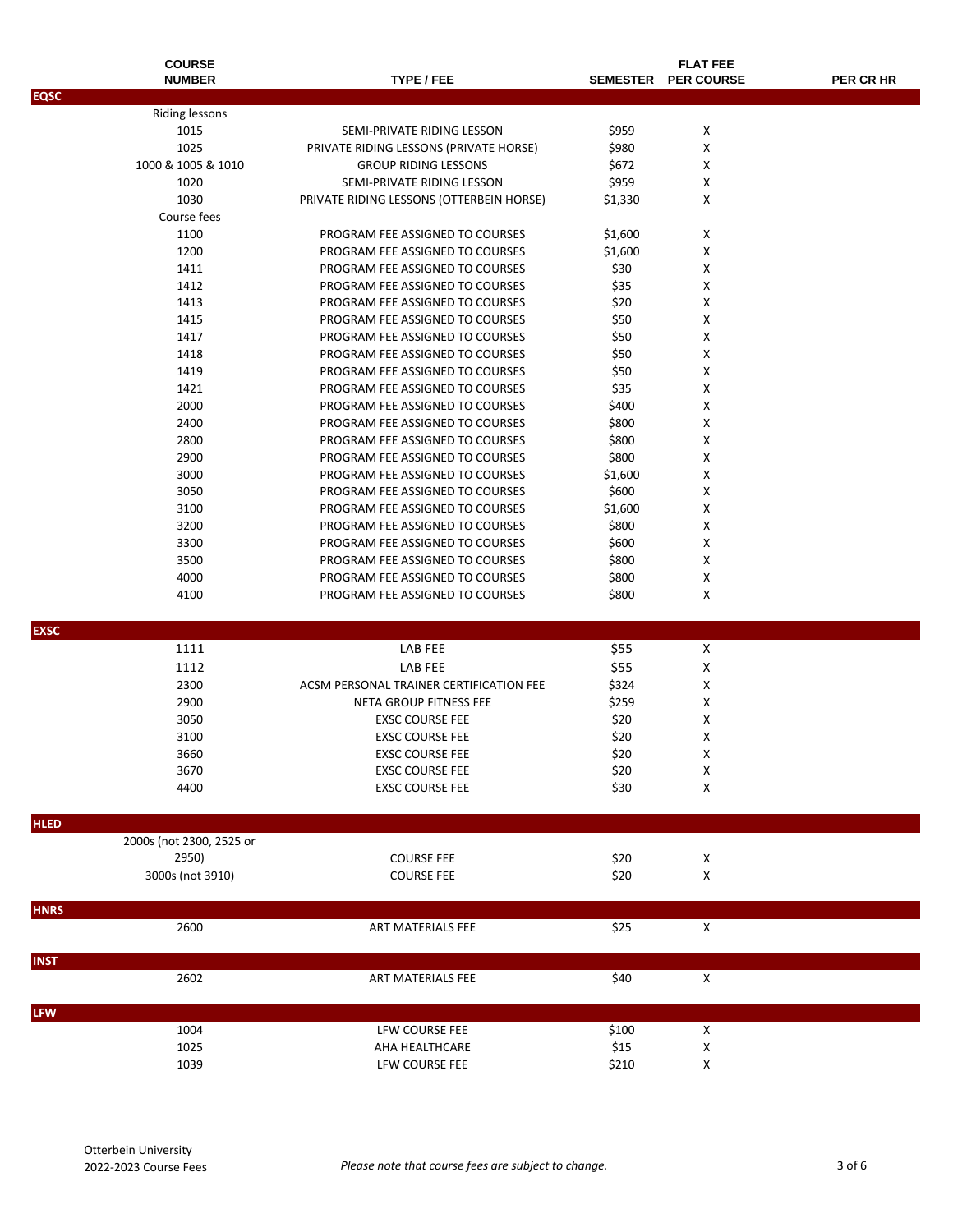|             | <b>COURSE</b>        |                                    |                    | <b>FLAT FEE</b>           |                          |
|-------------|----------------------|------------------------------------|--------------------|---------------------------|--------------------------|
|             | <b>NUMBER</b>        | TYPE / FEE                         |                    | SEMESTER PER COURSE       | PER CR HR                |
| <b>MATH</b> | 0900                 | <b>MATH CONCEPTS</b>               | \$920              |                           | P/T ONLY                 |
|             |                      |                                    |                    |                           |                          |
| <b>MENG</b> |                      |                                    |                    |                           |                          |
|             | 3011                 | <b>LAB SUPPLIES</b>                | \$25               | $\mathsf X$               |                          |
| <b>MUSC</b> |                      |                                    |                    |                           |                          |
|             | 2032                 | WOODWIND METHODS I                 | \$10               | $\boldsymbol{\mathsf{X}}$ |                          |
|             | 4101                 | <b>VOX OTTERBEIN</b>               | \$20               | X                         | ONE \$20 CHARGE PER YEAR |
|             | 4103                 | <b>CARDINAL MARCHING BAND</b>      | \$140              | x                         |                          |
|             | 4105                 | <b>CONCERT CHOIR</b>               | \$20               | Χ                         | ONE \$20 CHARGE PER YEAR |
|             | 4106                 | <b>OTTERBEIN SINGERS</b>           | \$20               | Χ                         | ONE \$20 CHARGE PER YEAR |
|             | 4114                 | OTTERBEIN CARDINAL SINGERS         | \$20               | Χ                         | ONE \$20 CHARGE PER YEAR |
|             | 1094-1095            | <b>APPLIED MUSIC FEE</b>           | \$448              | Χ                         | $F/T$ $P/T$              |
|             | 1096-1097            |                                    | \$448              | Χ                         | F/T P/T                  |
|             | 2094-2095            |                                    | \$448              | X                         | F/T P/T                  |
|             | 3094-3095            |                                    | \$448              | X                         | F/T P/T                  |
|             | 4094-4095            |                                    | \$448              | X                         | F/T P/T                  |
|             |                      |                                    |                    |                           |                          |
|             | 1090-1091            | <b>APPLIED MUSIC FEE</b>           | \$896              | X                         | F/T P/T                  |
|             | 2090-2091            |                                    | \$896              | X                         | F/T P/T                  |
|             | 3090-3091            |                                    | \$896              | X                         | F/T P/T                  |
|             | 4090-4091            |                                    | \$896              | x                         | F/T P/T                  |
|             | 1092-1093            | <b>APPLIED MUSIC FEE</b>           | \$896              | X                         | F/T P/T                  |
|             | 2092-2093            |                                    | \$896              | Χ                         | F/T P/T                  |
|             | 3092-3093            |                                    | \$896              | Χ                         | F/T P/T                  |
|             | 4092-4093            |                                    | \$896              | X                         | F/T P/T                  |
|             |                      |                                    |                    |                           |                          |
| <b>NURS</b> |                      |                                    |                    |                           |                          |
|             | 2600                 | <b>CLINICAL FEE</b>                | \$50               |                           | X                        |
|             | 2600                 | EXAM FEE (FALL)                    | \$435              | х                         |                          |
|             | 2700                 | <b>CLINICAL FEE</b>                | \$50               |                           | X                        |
|             | 2700                 | EXAM FEE (SPRING)                  | \$435              | X                         |                          |
|             | 3600                 | <b>CLINICAL FEE</b>                | \$50               |                           | X                        |
|             | 3600                 | <b>EXAM FEE</b>                    | \$410              | X                         |                          |
|             | 3800                 | <b>CLINICAL FEE</b>                | \$50               |                           | $\pmb{\mathsf{X}}$       |
|             | 3800                 | EXAM FEE (SPRING)                  | \$410              | X                         |                          |
|             | 4300                 | <b>CLINICAL FEE</b>                | \$50               |                           | $\pmb{\mathsf{X}}$       |
|             | 4300                 | <b>EXAM FEE</b>                    | \$400              | X                         |                          |
|             | 4700                 | <b>CLINICAL FEE</b>                | \$50               |                           | X                        |
|             | 4700                 | <b>EXAM FEE</b>                    | \$410              | X                         |                          |
|             | 6810                 | <b>EXAM FEE</b>                    | \$72               | Χ                         |                          |
|             | 7220                 | <b>EXAM FEE</b>                    | \$72               | Χ                         |                          |
|             | 7320                 | <b>EXAM FEE</b>                    | \$72               | Χ                         |                          |
|             | 7420                 | <b>EXAM FEE</b>                    | \$72               | Χ                         |                          |
|             | 7410                 | RESOURCE FEE (SPRING)              | \$100.00           | Χ                         |                          |
|             | 7420                 | RESOURCE FEE (SUMMER 2022)         | \$90.00            | Χ                         |                          |
|             | 7510                 | RESOURCE FEE (SPRING)              | \$100.00           | Χ                         |                          |
|             | 7530                 | EXAM FEE                           | \$32.95            | х                         |                          |
|             | 7530                 | <b>RESOURCE FEE</b>                | \$90               | X                         |                          |
|             | 7540                 |                                    |                    |                           |                          |
|             | 7550                 | <b>EXAM FEE</b><br><b>EXAM FEE</b> | \$32.95<br>\$32.95 | X<br>х                    |                          |
|             |                      |                                    |                    |                           |                          |
| PHE         | 1700                 | PUBH COURSE FEE                    | \$15               | $\mathsf X$               |                          |
|             | 2400                 | PUBH COURSE FEE                    | \$20               | $\mathsf X$               | SPRING ONLY              |
|             | Otterbein University |                                    |                    |                           |                          |

2022-2023 Course Fees *Please note that course fees are subject to change.* 4 of 6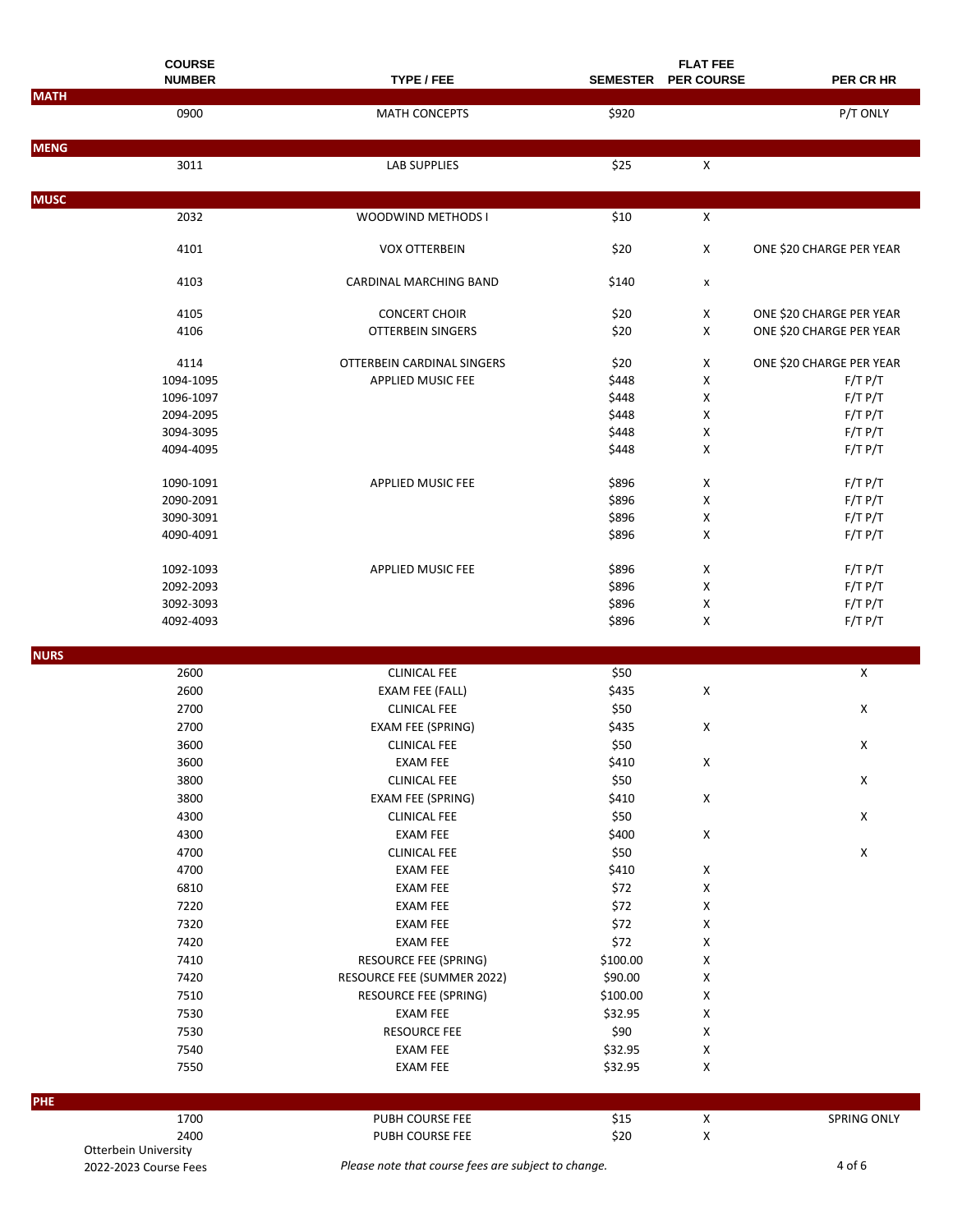**COURSE**<br> **FLAT FEE**<br> **FLAT FEE**<br> **FLAT FEE**<br> **FLAT FEE**<br> **FLAT FEE**<br> **FLAT FEE NUMBER TYPE / FEE SEMESTER PER COURSE PER CR HR** CHES EXAM FEE \$225 X